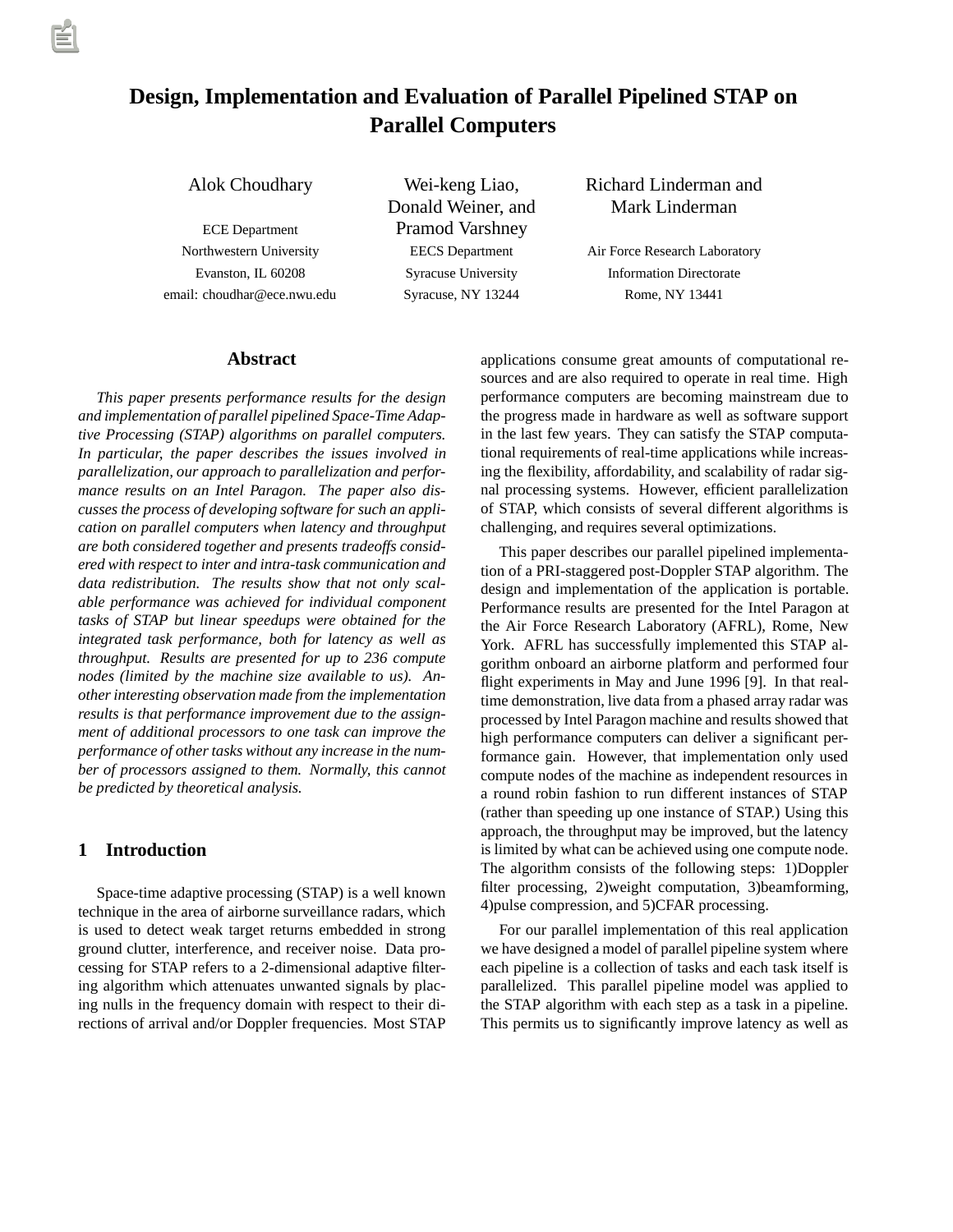

**Figure 1. Model of the parallel pipeline sys**tem. (Note that  $Task_i$  for all input instances is **executed on the same number of processors.)**

throughput. In this paper we present results from this implementation. Furthermore, we present the process of parallelization and software design considerations including those for portability, task mapping, parallel data redistribution, parallel pipelining and issues involving in measuring performance in implementations when not only the performance of individual tasks is important, but overall performance of the integrated system is critical. We demonstrate the performance and scalability for a large number of processors.

The rest of the paper is organized as follows: in Section 2, we present the parallel pipeline system model and discuss some parallelization issues and approaches for implementation of STAP algorithms. Section 3 presents the implementation. Performance results and conclusions are presented in Section 4 and Section 5 respectively.

## **2 Model of the parallel pipeline system**

The system model for the type of STAP applications considered in this work is shown in Figure 1. This model is suitable for the computational characteristics found in these applications. A pipeline is a collection of tasks which are executed sequentially. The input to the first task is obtained normally from sensors or other input devices and the inputs to the rest of the tasks in the pipeline are the outputs of their previous tasks. The set of pipelines shown in the figure indicates that the same pipeline is repeated on subsequent input data sets. Each block in a pipeline represents one parallel task, which itself is parallelized on multiple (different number of) processors.

In such a system, there exist both spatial and temporal parallelism that result in two types of data dependencies and flows, namely, spatial data dependency and temporal data dependency [4, 6]. Spatial data dependency can be classified into inter-task data dependency and intra-task data dependency. Intra-task data dependencies arise when a set of subtasks needs to exchange intermediate results during the execution of a parallel task in a pipeline. Inter-task data dependency is due to the transfer and reorganization of data passed onto the next parallel task in the pipeline. Temporal data dependency occurs when some form of output generated by the tasks executed on the previous data set are needed by tasks executing the current data set. We will later see that STAP has both types of data dependencies.

#### **2.1 Parallelization issues and approaches**

Applications such as STAP entail multiple algorithms (or processing steps), each of which performs particular functions, to be executed in a pipelined fashion. Each task needs to be parallelized for the required performance, which, in turn, requires addressing the issue of data distribution on the subset of processors on which a task is parallelized to obtain good efficiency and incur minimal communication overhead.

#### **2.1.1 Inter-task data redistribution**

In an integrated system which implements several tasks that feed data to each other, data redistribution is required when it is fed from one parallel task to another. This is because the way data distributed in one task may not be the most appropriate distribution for another task for algorithmic or efficiency reasons. Data redistribution also allows concentration of communication at the beginning and the end of each task. We have developed runtime functions and strategies that perform efficient data redistribution [10]. These techniques reduce the communication time by minimizing contention on the communication links as well as by minimizing the overhead of processing for redistribution (which adds to the latency of sending messages). We take advantage of lessons learned from these techniques to implement the parallel pipelined STAP application.

#### **2.1.2 Task scheduling and processor assignment**

An important factor in the performance of a parallel system, is how the computational load is mapped onto the processors in the system. Ideally, to achieve maximum parallelism, the load must be evenly distributed across the processors. The problem of statically mapping the workload of a parallel algorithm to processors in a distributed memory system, has been studied under different problem models, such as [1, 2]. These static mapping policies do not model applications consisting of a sequence of tasks (algorithms),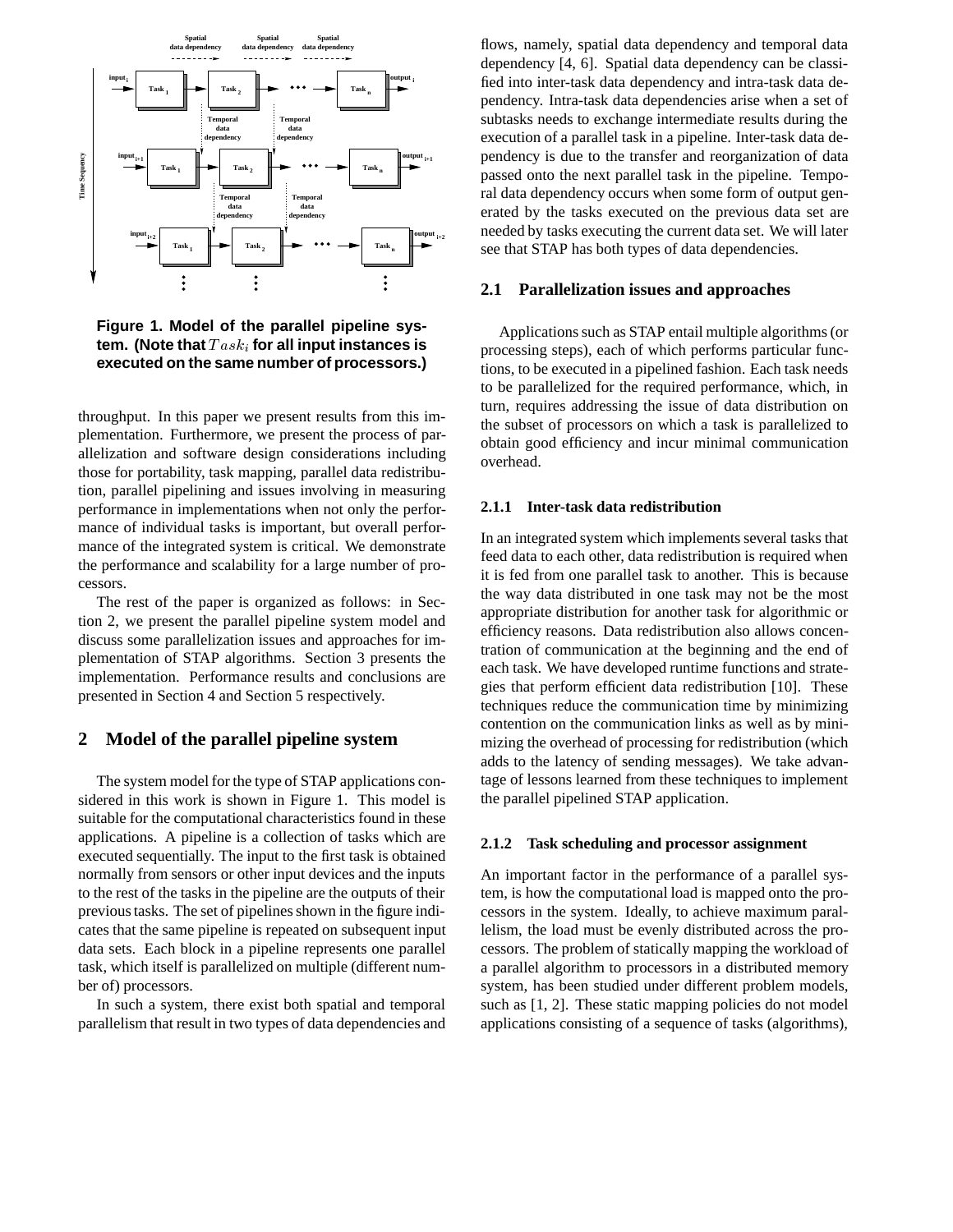

**Figure 2. Implementation of parallel pipelined STAP. Arrows connecting task blocks represent data transfer between tasks.**

where the output of one task becomes the input to the next task in the sequence.

Optimal use of resources is particularly important in high-performance embedded applications due to limited resources and other constraints such as desired latency or throughput [5]. When several parallel tasks need to be executed in a pipelined fashion, tradeoffs exist between assigning processors to maximize the overall throughput and assigning processors to minimize a single data set's response time (or latency.)

## **3 Design and implementation**

The design of the parallel pipelined STAP algorithm is shown in Figure 2. The parallel pipeline system consists of seven basic tasks. We refer to the parallel pipeline as simply a pipeline in the rest of this paper. Both the weight computation and the beamforming tasks are divided into two parts, namely, "easy" and "hard" Doppler bins. The hard Doppler bins are those in which significant ground clutter is expected and the remaining bins are easy Doppler bins. The main difference between the two is the amount of data used and the amount of computation required. The input data set for the pipeline is obtained from a phased array radar and is formed in terms of a coherent processing interval (CPI). Each CPI data set is a 3-dimensional complex data cube. The output of the pipeline is a report on the detection of possible targets. Each task  $i, 0 \le i < 7$ , is parallelized by evenly partitioning its work load among  $P_i$  processors. The execution time associated with task  $i, T<sub>i</sub>$ , consists of the time to receive data from the previous task, computation time, and time to send results to the next task.

For the computation of the weight vectors for the current CPI data cube, data cubes from previous CPIs are used as input data. This introduces temporal data dependency. Temporal data dependencies are represented by arrows with dashed lines,  $TD_{1,3}$  and  $TD_{2,4}$ , in Figure 2 where  $TD_{i,j}$ represents temporal data dependency of task <sup>j</sup> on data from task *i*. In a similar manner, spatial data dependencies  $SD_{i,j}$ 

can be defined and are indicated in Figure 2 by arrows with solid lines.

Throughput and latency are two important measures for performance evaluation on a pipeline system. The throughput of our pipeline system is the inverse of the maximum execution time among all tasks. The latency of this pipeline system is the time between the arrival of the CPI data cube at the system input and the time at which the detection report is available at the system output.

$$
throughput = \frac{1}{\max_{0 \le i \le 6} T_i}.
$$
 (1)

$$
latency = T_0 + \max_{i=3,4} T_i + T_5 + T_6. \tag{2}
$$

The temporal data dependency does not affect the latency because weight computation tasks use data from the previous instance rather than current CPI. The filtered CPI data cube sent to the beamforming task does not wait for the completion of its weight computation. This explains why equation (2) does not contain  $T_1$  and  $T_2$ . A detailed description of the STAP algorithm we used can be found in [3, 8].

### **4 Performance results**

The implementation of the STAP application based on our parallel pipeline system model was done on the Intel Paragon at the Air Force Research Laboratory, Rome, New York. All the parallel programs development and their integration was performed using C language and message passing interface (MPI) [7]. This permits easy portability across various platforms which support C language and MPI. In our implementation, asynchronous send and receive function calls were used in order to overlap communication and computation.

#### **4.1 Computation costs**

The task of computing hard weights is the most computationally demanding task. The Doppler filter processing task is the second most demanding task. Naturally, more processors are assigned to these two tasks in order to obtain a good performance. For each task in the STAP algorithm, parallelization was done by evenly dividing computational load across processors. Figure 3 gives the computation performance results as functions of numbers of processors and the corresponding speedup on the AFRL Intel Paragon. For each task, we obtained linear speedups.

#### **4.2 Inter-task communication**

Inter-task communication refers to the communication between sending and receiving (distinct and parallel) tasks.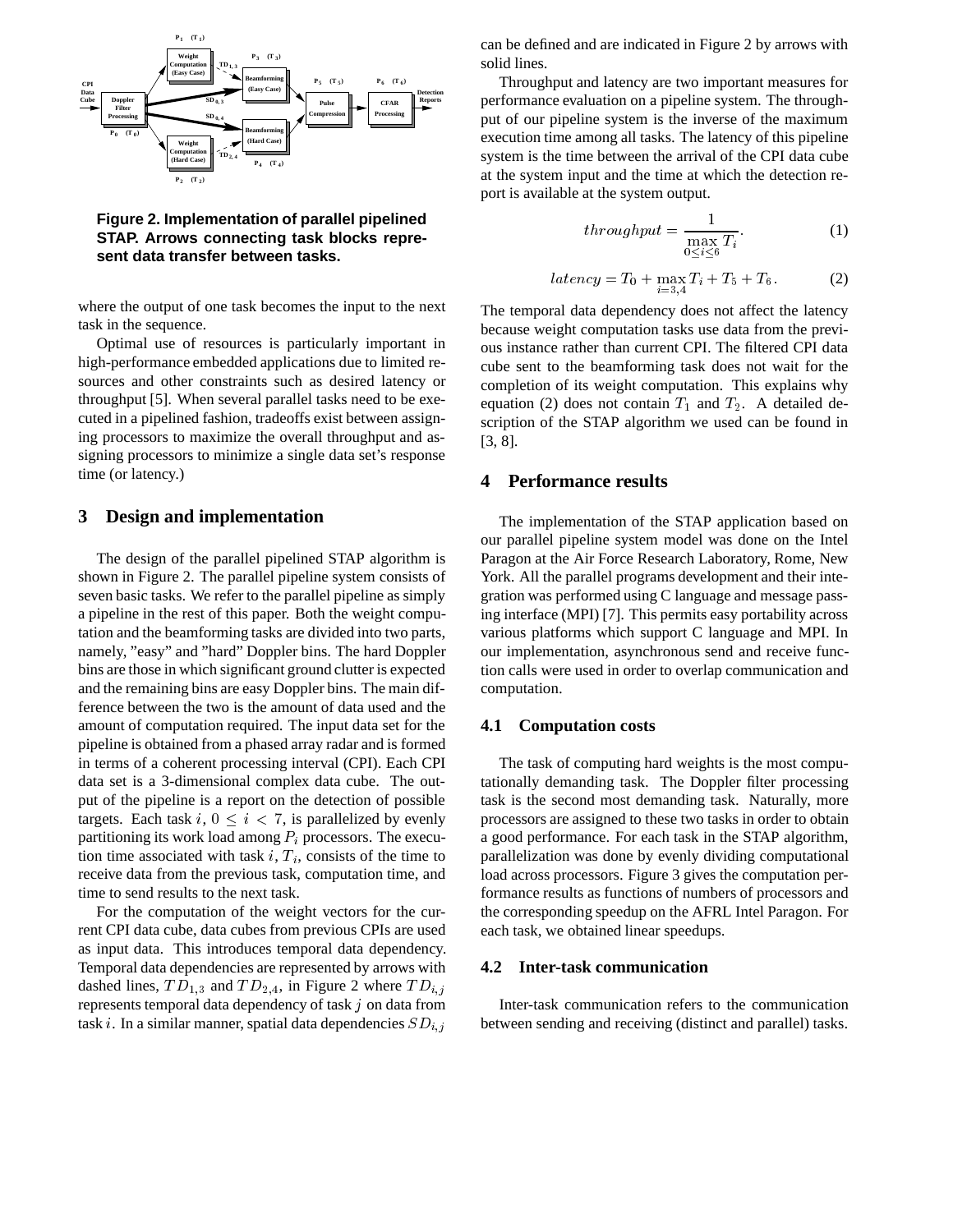

**Figure 3. Performance of computation as a function of number of processors.**

**Table 1. Timing results of inter-task communication. Time in seconds. # proc: number of processors.**

|         |          | easy weight |       |      | hard weight |       |       |       | easy BF |       | hard BF |  |
|---------|----------|-------------|-------|------|-------------|-------|-------|-------|---------|-------|---------|--|
|         | $#$ proc |             |       |      | 56          |       |       |       |         |       |         |  |
|         |          | send        | recv  | send | recy        | send  | recy  | send  | recy    | send  | recy    |  |
| Doppler |          | 1332        | .4339 | 332  | .3603       | 332   | .4441 | 332   | .4509   | 332   | .4395   |  |
| filter  | 16       | .0679       | .780  | 0679 | 1048        | 0679  | 1837  | 0679  | 1955    | .0679 | 1843    |  |
|         | 32       | .0340       | .0511 | 0332 | .0034       | .0340 | .0563 | .0340 | .0646   | .0340 | .0519   |  |

|        |          | easy beamforming |       |       |       |  |  |  |
|--------|----------|------------------|-------|-------|-------|--|--|--|
|        | $#$ proc |                  |       | 6     |       |  |  |  |
|        |          | send             | recy  | send  | recy  |  |  |  |
| easy   | 4        | .0005            | .1956 | .0007 | .2570 |  |  |  |
| weight | 8        | .0088            | .0883 | .0004 | .0905 |  |  |  |
|        | 16       | .0768            | .0807 | .0003 | .0660 |  |  |  |

|        |          | easy beamforming |       |       |       |        | hard beamforming |       |       |       |       |
|--------|----------|------------------|-------|-------|-------|--------|------------------|-------|-------|-------|-------|
|        | $#$ proc |                  |       |       |       |        | $#$ proc         |       |       |       |       |
|        |          | send             | recy  | send  | recy  |        |                  | send  | recy  | send  | recy  |
| easy   | 4        | .0005            | 1956  | .0007 | .2570 | hard   | 28               | 0007  | 1798  | .0007 | 2485  |
| weight |          | .0088            | .0883 | 0004  | .0905 | weight | 56               | .0100 | 1468  | .0065 | .0765 |
|        | 16       | .0768            | 0807  | 0003  | .0660 |        | 112              | 1824  | .1398 | 0005  | .0543 |

|           |          | pulse compression |       |       |       |  |  |  |  |
|-----------|----------|-------------------|-------|-------|-------|--|--|--|--|
|           | $#$ proc |                   |       |       | 16    |  |  |  |  |
|           |          | send              | recv  | send  | recy  |  |  |  |  |
| easy      |          | .0069             | .5016 | .0069 | .5714 |  |  |  |  |
| <b>BF</b> | 8        | .0036             | .1379 | .0036 | .2090 |  |  |  |  |
|           | 16       | .0580             | .0771 | .0022 | .0569 |  |  |  |  |
|           |          | send              | recv  | send  | recy  |  |  |  |  |
| hard      | 4        | .0054             | .5016 | .0054 | .5714 |  |  |  |  |
| BF        | 8        | .0029             | .1379 | .0030 | .2090 |  |  |  |  |
|           | 16       | .1159             | .0771 | .0017 | .0569 |  |  |  |  |

|      |    | send  | recy  | send  | recy  |             |          |       |       | <b>CFAR</b> processing |       |
|------|----|-------|-------|-------|-------|-------------|----------|-------|-------|------------------------|-------|
| easy |    | .0069 | 5016  | .0069 | .5714 |             | $#$ proc |       |       |                        |       |
| BF   |    | 0036  | 1379  | .0036 | .2090 |             |          | send  | recy  | send                   | recy  |
|      | 16 | 0580  | 0771  | 0022  | .0569 | pulse       |          | .0099 | .3351 | .0098                  | .3348 |
|      |    | send  | recy  | send  | recy  | compression |          | .0053 | .0662 | .0051                  | .1750 |
| hard |    | 0054  | .5016 | 0054  | .5714 |             | 16       | .1256 | .0435 | 0028                   | 1783  |

This communication cost depends on both processor assignment for each task as well as on the volume and extent of data reorganization. Table 1 presents the inter-task communication timing results. Each sub-table considers pairs of tasks where the number of processors (# proc) for both tasks are varied. In some cases timing results shown in the tables contain idle time for waiting for the corresponding task to complete. This happens when receiving task's computation part completes before the sending task has generated data to send.

From most of the results the following important observations can be made. First, when the number of processors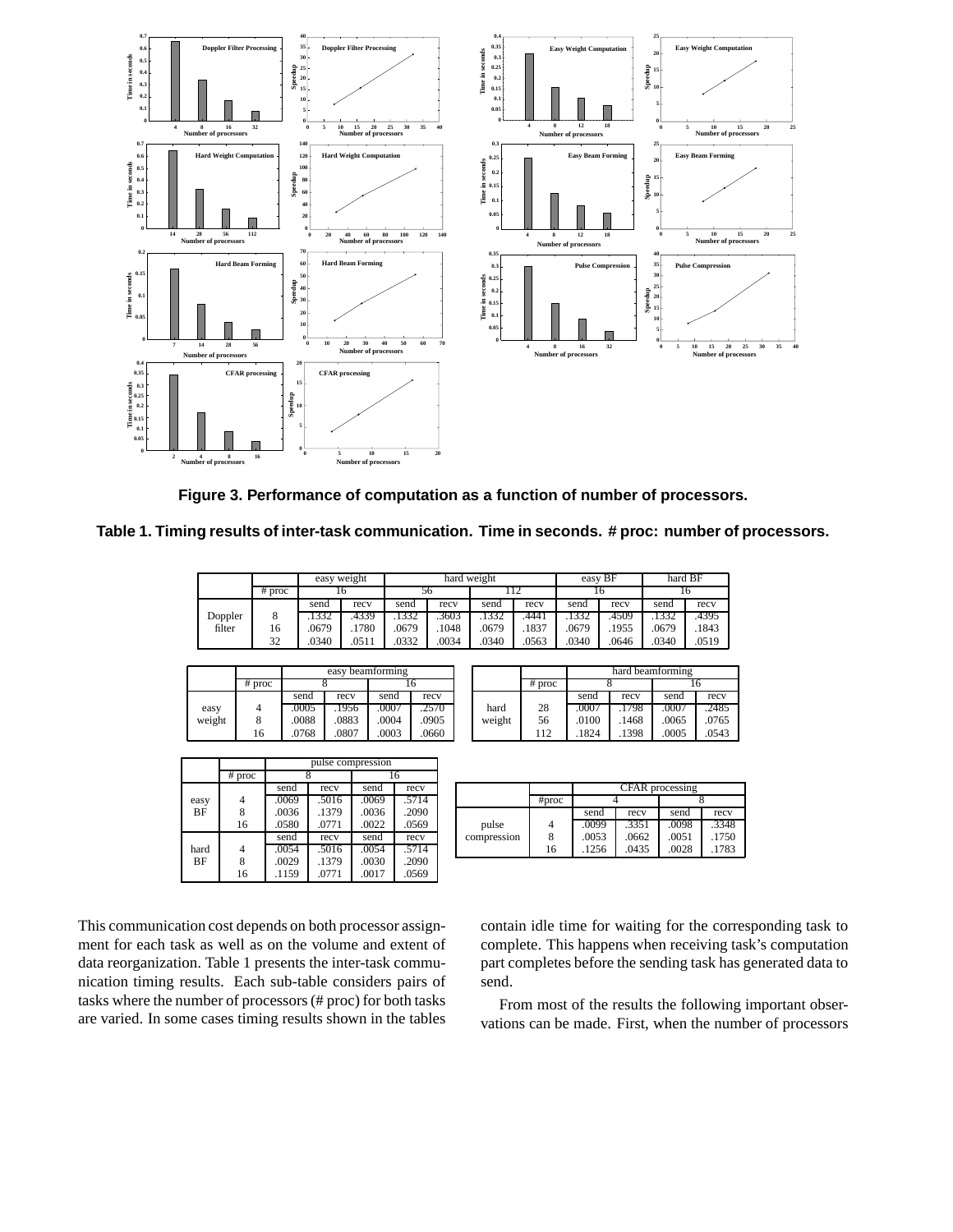## **Table 2. Performance results for 3 cases with different processor assignments.**

| case 1: total number of processors $= 236$ | Time in seconds |       |        |       |       |  |  |  |
|--------------------------------------------|-----------------|-------|--------|-------|-------|--|--|--|
|                                            | $#$ proc        | recv  | comp   | send  | total |  |  |  |
| Doppler filter                             | 32              | .0055 | .0874  | .0348 | .1276 |  |  |  |
| easy weight                                | 16              | .0493 | .0913  | .0003 | .1408 |  |  |  |
| hard weight                                | 112             | .0555 | .0831  | .0005 | .1390 |  |  |  |
| easy BF                                    | 16              | .0658 | .0708  | .0021 | .1387 |  |  |  |
| hard BF                                    | 28              | .0936 | .0414  | .0010 | .1361 |  |  |  |
| pulse compression                          | 16              | .0551 | .0776  | .0028 | .1355 |  |  |  |
| <b>CFAR</b>                                | 16              | .0910 | .0434  |       | .1344 |  |  |  |
| throughput                                 |                 |       | 7.2659 |       |       |  |  |  |
| latency                                    | 0.3622          |       |        |       |       |  |  |  |

|                      | case 2: total number of processors $= 118$ |       |        |       |       |
|----------------------|--------------------------------------------|-------|--------|-------|-------|
|                      | $#$ proc                                   | recv  | comp   | send  | total |
| Doppler filter       | 16                                         | .0110 | .1714  | .0668 | .2492 |
| easy weight          | 8                                          | .0998 | .1636  | .0003 | .2637 |
| hard weight          | 56                                         | .0979 | .1636  | .0005 | .2621 |
| easy $\overline{BF}$ | 8                                          | .1302 | .1267  | .0036 | .2605 |
| hard BF              | 14                                         | .1782 | .0822  | .0017 | .2622 |
| pulse compression    | 8                                          | .1027 | .1543  | .0051 | .2621 |
| <b>CFAR</b>          | 8                                          | .1742 | .0864  |       | .2606 |
| throughput           |                                            |       | 3.7959 |       |       |
| latency              |                                            |       | 0.6805 |       |       |

|                   | case 3: total number of processors $= 59$ |       |        |       |       |  |  |
|-------------------|-------------------------------------------|-------|--------|-------|-------|--|--|
|                   | $#$ proc                                  | recy  | comp   | send  | total |  |  |
| Doppler filter    | 8                                         | .0219 | .3509  | .1296 | .5024 |  |  |
| easy weight       | 4                                         | .1796 | .3254  | .0003 | .5053 |  |  |
| hard weight       | 28                                        | .1779 | .3265  | .0006 | .5050 |  |  |
| easy BF           | 4                                         | .2439 | .2529  | .0068 | .5037 |  |  |
| hard BF           | 7                                         | .3370 | .1636  | .0032 | .5039 |  |  |
| pulse compression | 4                                         | .1806 | .3067  | .0097 | .4970 |  |  |
| <b>CFAR</b>       | 4                                         | .3240 | .1723  |       | .4963 |  |  |
| throughput        |                                           |       | 1.9898 |       |       |  |  |
| latency           | 1.3530                                    |       |        |       |       |  |  |

is unbalanced, the communication performance is not very good. Second, as the number of processors is increased in the sending and receiving tasks, communication scales tremendously. This happens for two reasons. One, each processor has less data to reorganize, pack and send and each processor has less data to receive; and two, contention at sending and receiving processors is reduced. Thus, it is not sufficient to improve the computation times for such parallel pipelined applications to improve throughput and latency.

Because of the asynchronous send used in the implementation, the results shown here are visible sending time and the actual sending action may occur in other portions of the task. Similar to the receiving time, sending time may also contain waiting time for the completion of sending requests in the previous loop. With large number of processors, there is tremendous scaling in performance of communicating data as the number of processors is increased. This is because the amount of processing for communication per processor is decreased (as it handles less amount of data), amount of data per processor to be communicated is decreased and traffic on links going in and out of each

# **Table 3. Performance results for adding 4 more processors to case 2 in Table 2.**

|                   | total number of processors $= 122$ |       |        |       |       |  |
|-------------------|------------------------------------|-------|--------|-------|-------|--|
|                   | $#$ proc                           | recv  | comp   | send  | total |  |
| Doppler filter    | 20                                 | .0090 | .1395  | .0540 | .2024 |  |
| easy weight       | 8                                  | .0519 | .1633  | .0003 | .2155 |  |
| hard weight       | 56                                 | .0486 | .1644  | .0005 | .2135 |  |
| easy BF           | 8                                  | .0815 | .1272  | .0037 | .2124 |  |
| hard BF           | 14                                 | .1232 | .0823  | .0018 | .2073 |  |
| pulse compression | 8                                  | .0519 | .1543  | .0051 | .2113 |  |
| <b>CFAR</b>       | 8                                  | .1240 | .0864  |       | .2105 |  |
| throughput        |                                    |       | 5.0213 |       |       |  |
| latency           | 0.5498                             |       |        |       |       |  |

# **Table 4. Performance results for adding 16 more processors to the case in Table 3.**

| total number of processors $= 138$ | Time in seconds |       |        |       |       |  |
|------------------------------------|-----------------|-------|--------|-------|-------|--|
|                                    | $#$ proc        | recy  | comp   | send  | total |  |
| Doppler filter                     | 20              | .0091 | .1395  | .0541 | .2027 |  |
| easy weight                        | 8               | .0516 | .1633  | .0003 | .2152 |  |
| hard weight                        | 56              | .0488 | .1644  | .0005 | .2137 |  |
| easy BF                            | 8               | .0819 | .1273  | .0037 | .2129 |  |
| hard BF                            | 14              | .1301 | .0823  | .0018 | .2142 |  |
| pulse compression                  | 16              | .1337 | .0775  | .0028 | .2140 |  |
| <b>CFAR</b>                        | 16              | .1701 | .0434  |       | .2135 |  |
| throughput                         |                 |       | 4.9052 |       |       |  |
| latency                            | 0.4247          |       |        |       |       |  |

processor is reduced. This model scales well for both computation and communication.

#### **4.3 Integrated system performance**

Integrated system refers to the evaluation of performance when all the tasks are considered together. Throughput (CPIs per second) and latency (seconds per CPI) are the two most important measures for performance evaluation in addition to individual task computation time and inter-task communication time. Table 2 gives timing results for three different cases with different processor assignments. From these 3 cases, it is clear that even for latency and throughput measures we obtain linear speedups from our experiments. Given that this scale up is up to 236 processors (we were limited to these number of processors due to the size of the machine), we believe these are very good results.

As discussed in section 2, tradeoffs exist between assigning processors to maximize throughput and to minimize latency, given limited resources. Using two examples, we illustrate how further performance improvements may (or may not) be achieved if few extra processors are available. We now take case 2 from Table 2 as an example and add some extra processors to tasks to analyze its affect to the throughput and latency. Suppose that case 2 has fulfilled the minimum throughput requirement and more processors